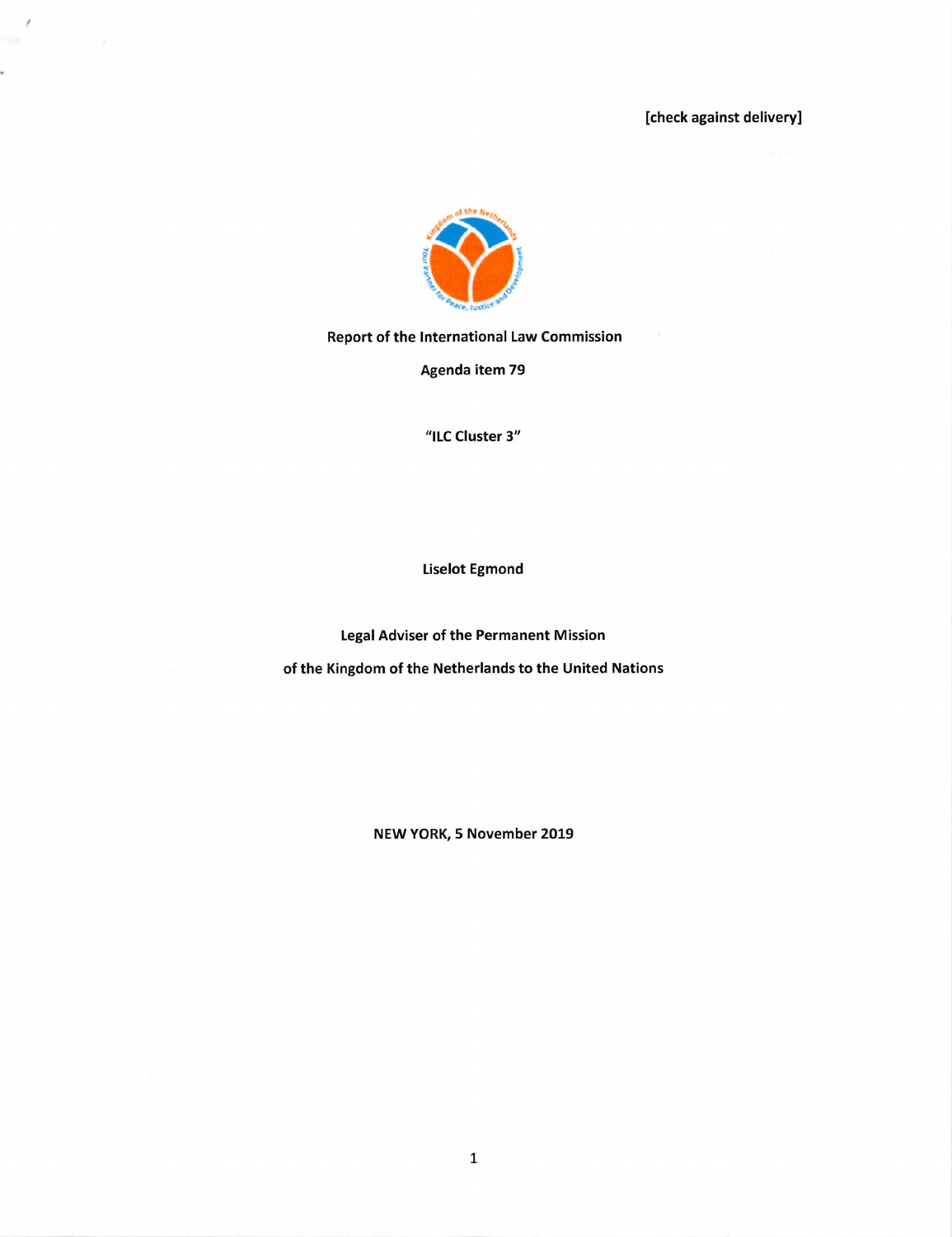## Cluster ill

## Chapter VII - Succession of States in respect of State responsibility

With respect to the topic of Succession of States in respect of State responsibility, we thank the Special Rapporteur for his third report and the Commission for its efforts to provide guidance and clarifications on this topic. We also express our appreciation to the Secretariat for preparing a Memorandum providing information on treaties which may be of relevance for work on the topic.

Like others, we would like to underline the challenges for the Special Rapporteur and the Commission in their work on this topic. The limited State practice and its diverse and context-specific character make it difficult to draw up clear-cut rules. The recognition of the subsidiary nature of the draft articles and the priority given to agreements between the States concerned, which has now been expressly reflected in the draft articles, is also indicative of the fact that we may find ourselves more within the ambit of the progressive development of the law rather than its codification.

We are of the opinion, like the Commission, that any work on this topic must preserve the integrity of and be consistent with existing arrangements related to the topic of State succession and State responsibility, particularly the Articles on the Responsibility of States for Internationally Wrongful Acts and the Draft Articles on Diplomatic Protection. We therefore appreciate the willingness expressed by the Special Rapporteur to resolve issues of terminology and substance in the Drafting Committee. This will the yardstick by which we will evaluate the outcome of the work of the ILC. At the same time, we note with concern that the report provides an attempt to describe both areas of laws in a way that is not fully consistent with the work of the ILC on these topics. An example is the definition of diplomatic protection cited in paragraph 86 of the report of the Special Rapporteur which deviates from the definition used in the Draft Articles on Diplomatic Protection.

We understand that the Special Rapporteur has favoured an approach to the topic that excludes both the automatic extinction of responsibility and the automatic transfer of responsibility in case of succession of States. We agree that this appears to be the most logical approach, since any subsidiary rules must be flexible enough to allow for tailor-made solutions in specific situations, precisely because existing practice takes the form of context-specific agreements and often involve non-legal considerations as weil, as rightly emphasised by a number of members of the Commission.

At the same time, the Netherlands aligns itself with the caution expressed in the Commission with respect to the methodology applied by the Special Rapporteur. It seems the vast majority of the rapport, and the ensuing conclusions, is based on academic literature, in other words doctrine. Academic literature that qualifies as doctrine, that is as "teachings of the most highly qualified publicists of the various nations" is a subsidiary means for the determination of international law. It should therefore not be put at a more important level than sources that reflect customary international law, such as the Articles on State Responsibility and the Draft Articles on Diplomatic Protection. The Netherlands would urge the Special Rapporteur, and the Commission, to conduct a more thorough investigation into existing State practice and opinio juris, instead of the reliance on doctrine.

With respect to specific sections of the report, the Netherlands would observe the following. In draft article 12, paragraph 2, the Special Rapporteur proposes the term 'special circumstances' as a condition for a successor State to request reparation from the responsible State in the situations mentioned in that article. By contrast, draft article 14, dealing with the dissolution of States refers to a 'nexus' between the consequences of an internationally wrongful act and the territory or nationals of the successor State. Although we recognize the relevance of a link in such situations, we share the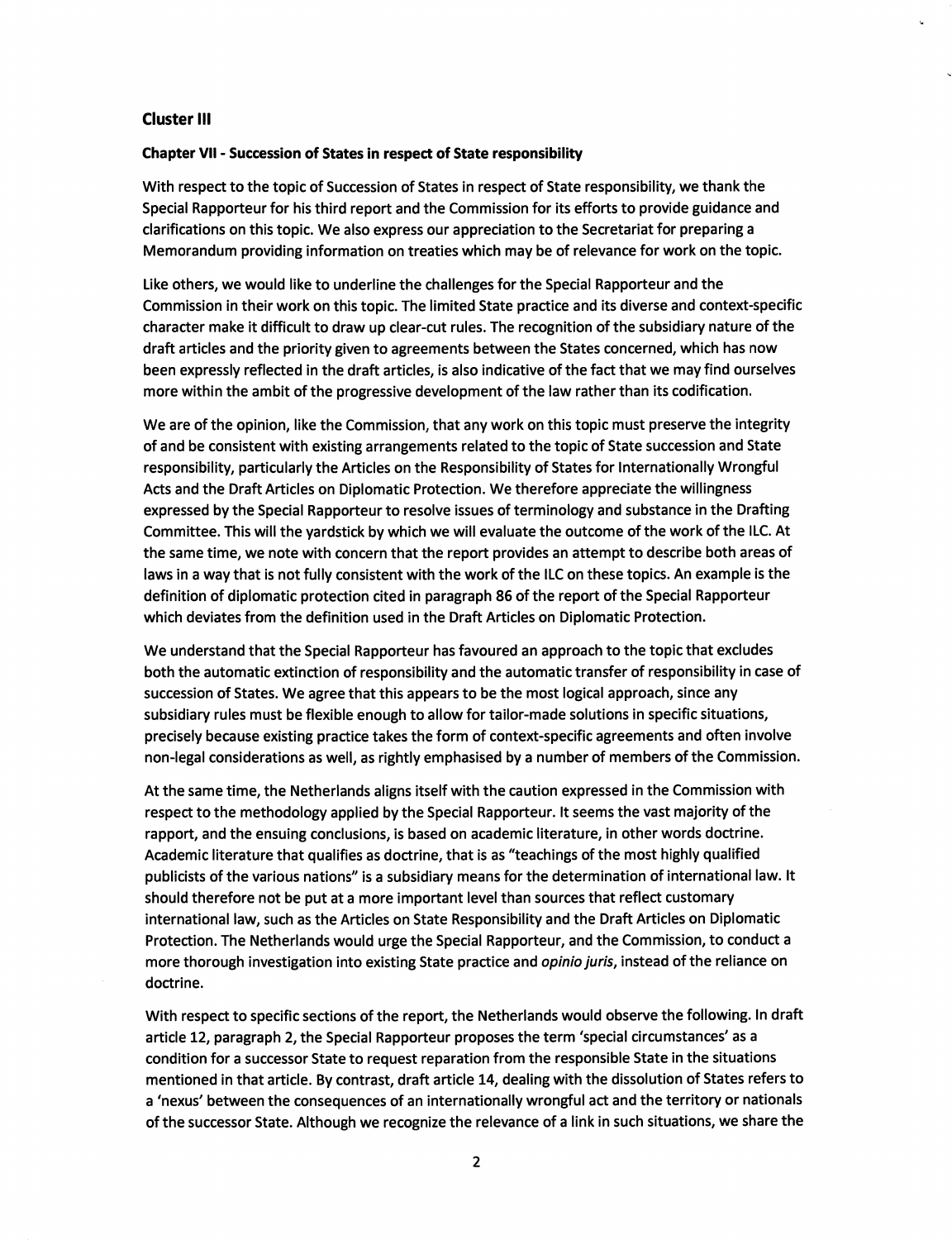opinion expressed by members of the Commission that it wouid be necessary to further clarify the meaning of terms used.

With respect to the application of the rules on diplomatic protection to situations of State succession, the Netherlands is concerned with the way in which the report seems to urge a rethinking of the law on diplomatic protection. We would disagree with the position expressed by the Special Rapporteur that the law on State responsibility and the law on diplomatic protection as developed by the ILC 'raises serious issues' in relation to succession of States. In the view of the Netherlands, draft article 5(1) of the Draft Articles on Diplomatic Protection provides for the situation of State succession. It allows a successor State to take up the claim of a person who acquired that State's nationality upon succession of statehood. The Netherlands wouid urge the Commission not to revisit this provision through a draft under the present topic. The Netherlands therefore wouid not support draft article 15 as it contains an attempt at redefining the law applicable to State succession and diplomatic protection.

## Chapter IX • General Principles of Law

The Netherlands wishes to extend its congratulations to the Special Rapporteur for his first report on general principles of law and to the Commission for the insightful plenary debate as is reflected in the ILC report. As to the scope of this study, the Netherlands would like to present the following observations. Like the Commission, the Netherlands welcomes the proposed list of issues to be considered under this topic, as identified by the Special Rapporteur.

As to the proposed list of issues to be considered, the Netherlands wouid note that general principles are included in Article 38(1) of the Statute of the IG as the sources of international law to be applied by the IG for the settlement of disputes. The Netherlands is of the opinion that general principles of law are not to be considered as a subsidiary source of international law but rather have a supplementary function. This wouid suggest that States can be responsible for an internationally wrongful act when acting contrary to an obligation arising from a general principle. However, a further inquiry wouid be appreciated into the question whether general principles of law can be violated. We are of the opinion that a general principle of law may be violated if, due to its wide recognition in State practice and case law of international courts, it serves as a source of rights and obligations for states, if this question is to be answered affirmatively in line with our position, it should nevertheless be made dear whether this depends on the qualification of the violated principle as both a general principle of law and customary international law and/or a rule contained in a treaty.

As a final comment, the Netherlands welcomes the formulation of two categories of general principles of law as reflected in draft conclusion three, that is: general principles of law derived from national legal systems, and general principles of law formed within the international legal system. The Netherlands notes the reluctance of some members of the Commission as regards the second category. The main reasons provided by these members of the Commission are the lack of State practice, the problems with delineating this category, and the potential risk of undermining the requirements for the formation of customary international law. Nonetheless, the Netherlands is of the view that general principles of law which find their origins within the international legal system do exist, and that this is supported by State practice and case law of international courts and tribunals. The Netherlands wouid like to mention one example of such a general principle of international law with a Dutch origin, that is the freedom of the high seas. This recognized general